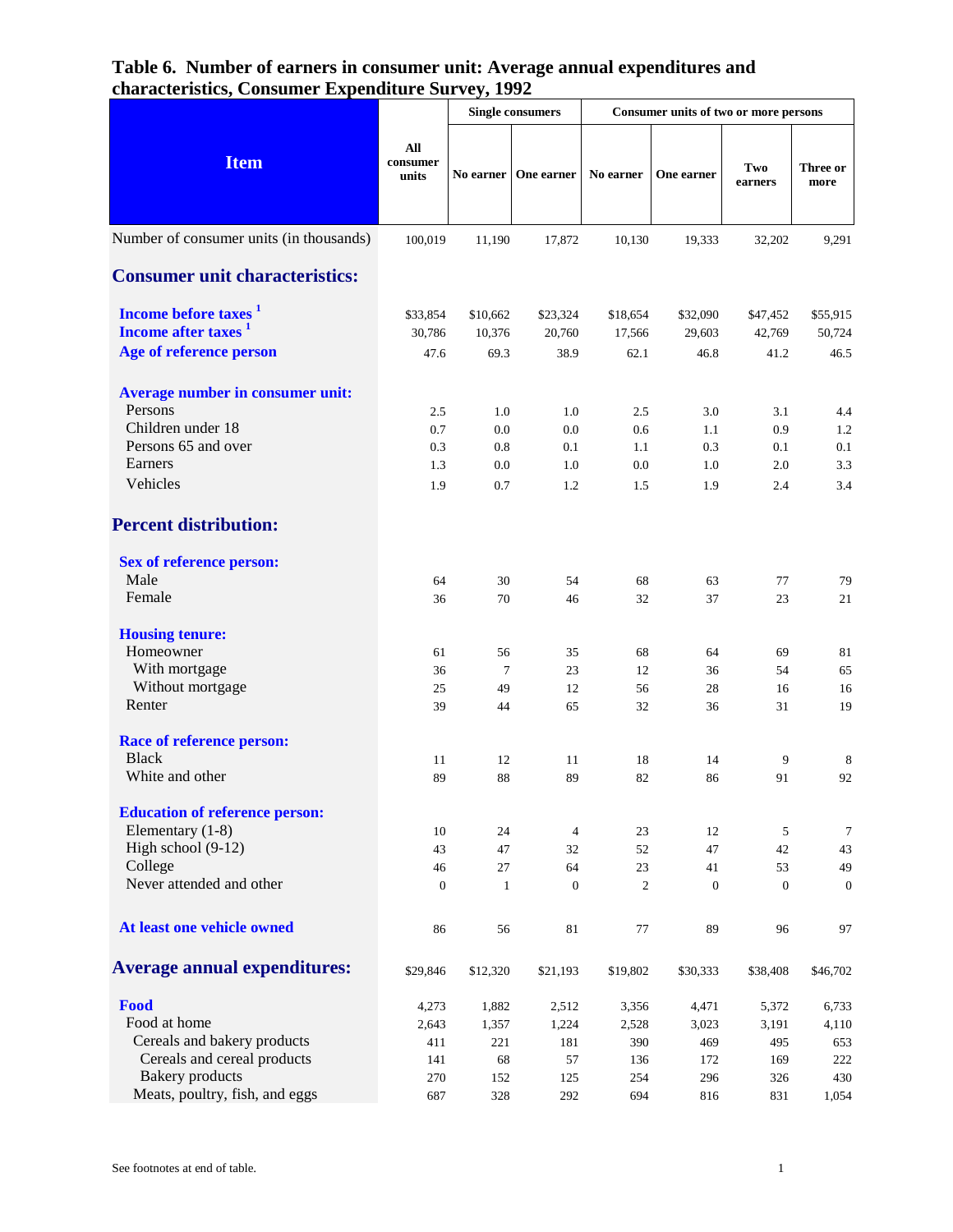|                                       |                          |           | <b>Single consumers</b> |           | Consumer units of two or more persons |                |                  |
|---------------------------------------|--------------------------|-----------|-------------------------|-----------|---------------------------------------|----------------|------------------|
| <b>Item</b>                           | All<br>consumer<br>units | No earner | One earner              | No earner | One earner                            | Two<br>earners | Three or<br>more |
| Beef                                  | 210                      | 85        | 89                      | 193       | 248                                   | 259            | 344              |
| Pork                                  | 156                      | 79        | 60                      | 174       | 189                                   | 188            | 224              |
| Other meats                           | 94                       | 48        | 38                      | 85        | 109                                   | 114            | 152              |
| Poultry                               | 123                      | 63        | 57                      | 133       | 145                                   | 145            | 184              |
| Fish and seafood                      | 77                       | 34        | 34                      | 77        | 88                                    | 96             | 110              |
| Eggs                                  | 28                       | 19        | 13                      | 34        | 36                                    | 29             | 40               |
| Dairy products                        | 302                      | 156       | 146                     | 295       | 349                                   | 357            | 466              |
| Fresh milk and cream                  | 134                      | 73        | 60                      | 150       | 157                                   | 152            | 213              |
| Other dairy products                  | 168                      | 84        | 86                      | 144       | 192                                   | 205            | 254              |
| Fruits and vegetables                 | 428                      | 266       | 213                     | 453       | 509                                   | 488            | 622              |
| Fresh fruits                          | 127                      | 84        | 64                      | 139       | 149                                   | 145            | 180              |
| Fresh vegetables                      | 127                      | 69        | 65                      | 130       | 156                                   | 145            | 182              |
| Processed fruits                      | 100                      | 65        | 51                      | 115       | 119                                   | 111            | 141              |
| Processed vegetables                  | 74                       | 47        | 33                      | 69        | 85                                    | 87             | 119              |
| Other food at home                    | 814                      | 386       | 391                     | 696       | 880                                   | 1,021          | 1,316            |
| Sugar and other sweets                | 102                      | 53        | 43                      | 103       | 116                                   | 125            | 157              |
| Fats and oils                         | 72                       | 43        | 29                      | 88        | 83                                    | 84             | 110              |
| Miscellaneous foods                   | 384                      | 175       | 181                     | 290       | 410                                   | 490            | 642              |
| Nonalcoholic beverages                | 213                      | 103       | 109                     | 183       | 227                                   | 263            | 344              |
| Food prep by cu, out-of-town trips    | 43                       | 12        | 29                      | 31        | 44                                    | 58             | 63               |
| Food away from home                   | 1,631                    | 525       | 1,288                   | 828       | 1,448                                 | 2,181          | 2,622            |
| <b>Alcoholic beverages</b>            | 301                      | 105       | 372                     | 167       | 275                                   | 362            | 338              |
| <b>Housing</b>                        | 9,477                    | 5,058     | 7,338                   | 6,752     | 9,897                                 | 11,858         | 12,645           |
| Shelter                               | 5,411                    | 2,689     | 4,841                   | 3,220     | 5,561                                 | 6,774          | 7,139            |
| Owned dwellings                       | 3,310                    | 1,029     | 2,000                   | 1,799     | 3,538                                 | 4,614          | 5,234            |
| Mortgage interest and charges         | 1,968                    | 156       | 1,217                   | 465       | 2,026                                 | 3,058          | 3,331            |
| Property taxes                        | 782                      | 443       | 439                     | 749       | 828                                   | 951            | 1,206            |
| Maintenance, repairs, insurance,      |                          |           |                         |           |                                       |                |                  |
| other expenses                        | 560                      | 430       | 345                     | 585       | 683                                   | 604            | 696              |
| Rented dwellings                      | 1,761                    | 1,582     | 2,614                   | 1,183     | 1,725                                 | 1,673          | 1,344            |
| Other lodging                         | 340                      | 78        | 226                     | 238       | 298                                   | 487            | 561              |
| Utilities, fuels, and public services | 1,984                    | 1,311     | 1,298                   | 1,912     | 2,180                                 | 2,250          | 2,862            |
| Natural gas                           | 252                      | 196       | 142                     | 264       | 292                                   | 277            | 349              |
| Electricity                           | 787                      | 488       | 453                     | 786       | 871                                   | 914            | 1,172            |
| Fuel oil and other fuels              | 92                       | 106       | 42                      | 105       | 103                                   | 102            | 102              |
| Telephone services                    | 623                      | 368       | 533                     | 521       | 662                                   | 692            | 888              |
| Water and other public services       | 230                      | 153       | 127                     | 236       | 253                                   | 264            | 350              |
| Household operations                  | 487                      | 406       | 189                     | 265       | 541                                   | 739            | 408              |
| Personal services                     | 242                      | 194       | $20\,$                  | 64        | 276                                   | 454            | 118              |
| Other household expenses              | 245                      | 212       | 169                     | 201       | 265                                   | 286            | 289              |
| Housekeeping supplies                 | 433                      | 286       | 225                     | 377       | 444                                   | 538            | 631              |
| Laundry and cleaning supplies         | 118                      | 60        | 61                      | 100       | 134                                   | 139            | 200              |
| Other household products              | 195                      | 138       | $82\,$                  | 166       | 197                                   | 256            | 272              |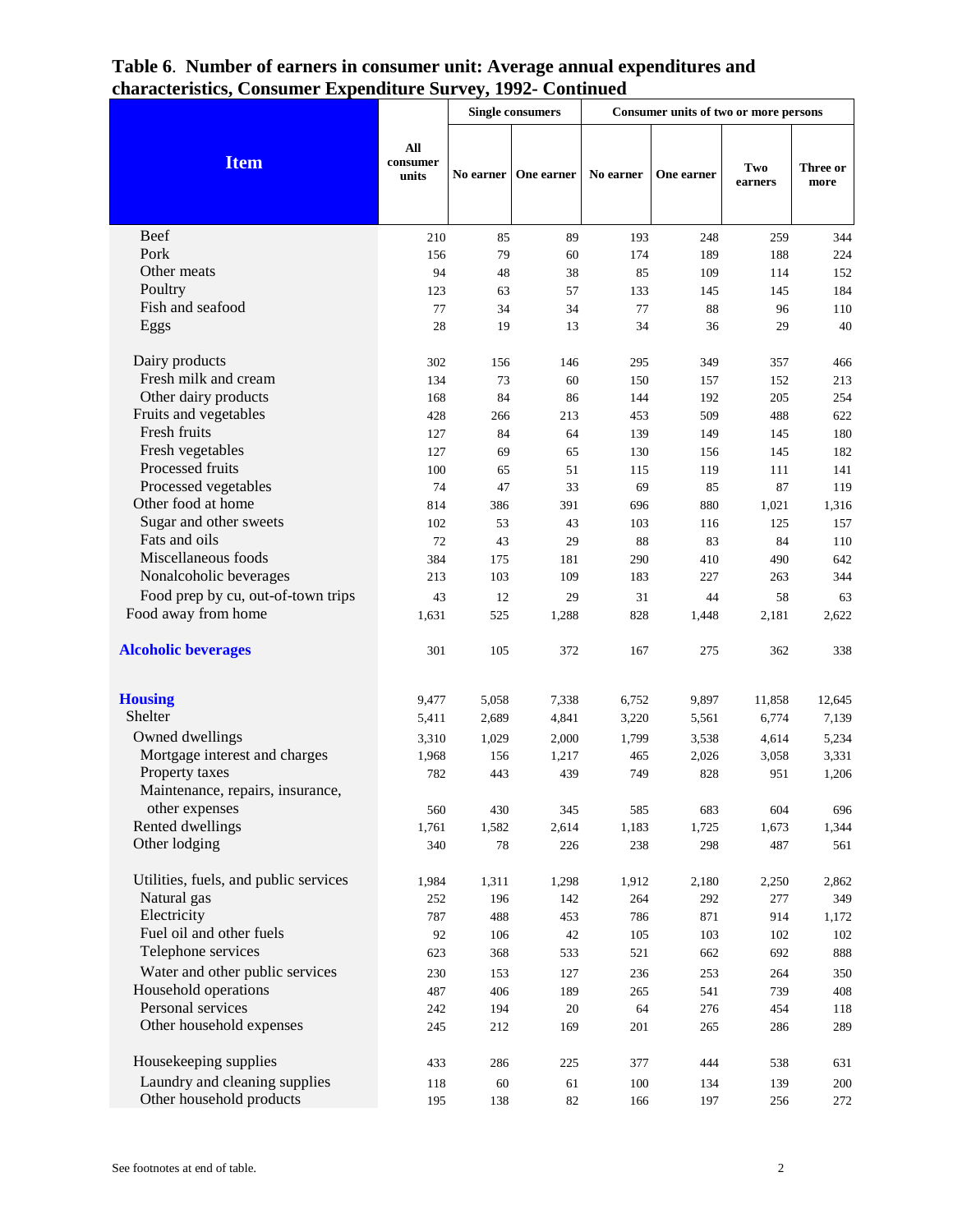|                                            |                          |                  | <b>Single consumers</b> |           | Consumer units of two or more persons |                |                  |
|--------------------------------------------|--------------------------|------------------|-------------------------|-----------|---------------------------------------|----------------|------------------|
| <b>Item</b>                                | All<br>consumer<br>units |                  | No earner   One earner  | No earner | One earner                            | Two<br>earners | Three or<br>more |
| Postage and stationery                     | 119                      | 88               | 82                      | 110       | 113                                   | 142            | 159              |
| Household furnishings and equipment        | 1,162                    | 367              | 784                     | 978       | 1,171                                 | 1,556          | 1,606            |
| Household textiles                         | 92                       | 33               | 44                      | 67        | 79                                    | 130            | 161              |
| Furniture                                  | 316                      | 57               | 236                     | 144       | 380                                   | 435            | 425              |
| Floor coverings                            | 71                       | 43               | 27                      | 201       | 66                                    | 82             | 42               |
| Major appliances                           | 141                      | 50               | 111                     | 153       | 134                                   | 176            | 181              |
| Small appliances, miscellaneous            |                          |                  |                         |           |                                       |                |                  |
| housewares                                 | 84                       | 26               | 52                      | 58        | 86                                    | 114            | 126              |
| Miscellaneous household equipment          | 458                      | 157              | 314                     | 355       | 425                                   | 620            | 671              |
| <b>Apparel and services</b>                | 1,710                    | 499              | 1,219                   | 897       | 1,702                                 | 2,304          | 2,681            |
| Men and boys                               | 450                      | 78               | 321                     | 212       | 478                                   | 602            | 730              |
| Men, 16 and over                           | 369                      | 67               | 313                     | 181       | 355                                   | 482            | 614              |
| Boys, 2 to 15                              | 80                       | 11               | 9                       | 31        | 123                                   | 120            | 116              |
| Women and girls                            | 680                      | 276              | 448                     | 336       | 652                                   | 909            | 1,106            |
| Women, 16 and over                         | 586                      | 267              | 438                     | 291       | 532                                   | 764            | 938              |
| Girls, 2 to 15                             | 94                       | 9                | 10                      | 45        | 120                                   | 145            | 168              |
| Children under 2                           | 78                       | $\overline{7}$   | 18                      | 54        | 119                                   | 119            | 72               |
| Footwear                                   | 231                      | 65               | 151                     | 180       | 239                                   | 298            | 351              |
| Other apparel products and services        | 272                      | 73               | 281                     | 116       | 214                                   | 376            | 421              |
| <b>Transportation</b>                      | 5,228                    | 1,228            | 3,376                   | 3,006     | 5,170                                 | 7,034          | 9,875            |
| Vehicle purchases (net outlay)             | 2,189                    | 291              | 1,191                   | 1,093     | 2,206                                 | 3,093          | 4,417            |
| Cars and trucks, new                       | 1,131                    | 98               | 630                     | 587       | 1,156                                 | 1,656          | 2,060            |
| Cars and trucks, used                      | 1,022                    | 193              | 513                     | 503       | 1,031                                 | 1,398          | 2,244            |
| Other vehicles                             | 36                       | $\boldsymbol{0}$ | 48                      | 3         | 20                                    | 38             | 113              |
| Gasoline and motor oil                     | 973                      | 285              | 629                     | 632       | 1,004                                 | 1,262          | 1,774            |
| Other vehicle expenses                     | 1,776                    | 514              | 1,284                   | 1,030     | 1,685                                 | 2,342          | 3,261            |
| Vehicle finance charges                    | 256                      | 24               | 156                     | 57        | 224                                   | 403            | 504              |
| Maintenance and repairs                    | 612                      | 213              | 462                     | 404       | 612                                   | 763            | 1,070            |
| Vehicle insurance                          | 629                      | 221              | 422                     | 424       | 623                                   | 797            | 1,174            |
| Vehicle rental, leases, licenses, other    |                          |                  |                         |           |                                       |                |                  |
| charges                                    | 279                      | 56               | 244                     | 145       | 226                                   | 380            | 514              |
| Public transportation                      | 290                      | 139              | 271                     | 251       | 274                                   | 338            | 423              |
| <b>Health care</b>                         | 1,634                    | 1,459            | 793                     | 2,304     | 1,768                                 | 1,732          | 2,128            |
| Health insurance                           | 725                      | 746              | 316                     | 1,125     | 788                                   | 743            | 861              |
| Medical services                           | 533                      | 298              | 309                     | 496       | 584                                   | 638            | 818              |
| Drugs                                      | 278                      | 341              | 116                     | 514       | 313                                   | 249            | 287              |
| Medical supplies                           | 97                       | 73               | 52                      | 168       | 82                                    | 102            | 164              |
| <b>Entertainment</b>                       | 1,500                    | 419              | 1,036                   | 859       | 1,673                                 | 1,913          | 2,551            |
| Fees and admissions                        | 379                      | 102              | 302                     | 255       | 344                                   | 503            | 640              |
| Television, radios, sound equipment        | 492                      | 204              | 394                     | 298       | 473                                   | 642            | 743              |
| Pets, toys, and playground equipment       | 274                      | 91               | 173                     | 143       | 299                                   | 385            | 372              |
| Other supplies, equipment, and services    | 355                      | 23               | 168                     | 163       | 558                                   | 383            | 796              |
| <b>Personal care products and services</b> | 387                      | 164              | 247                     | 329       | 385                                   | 485            | 610              |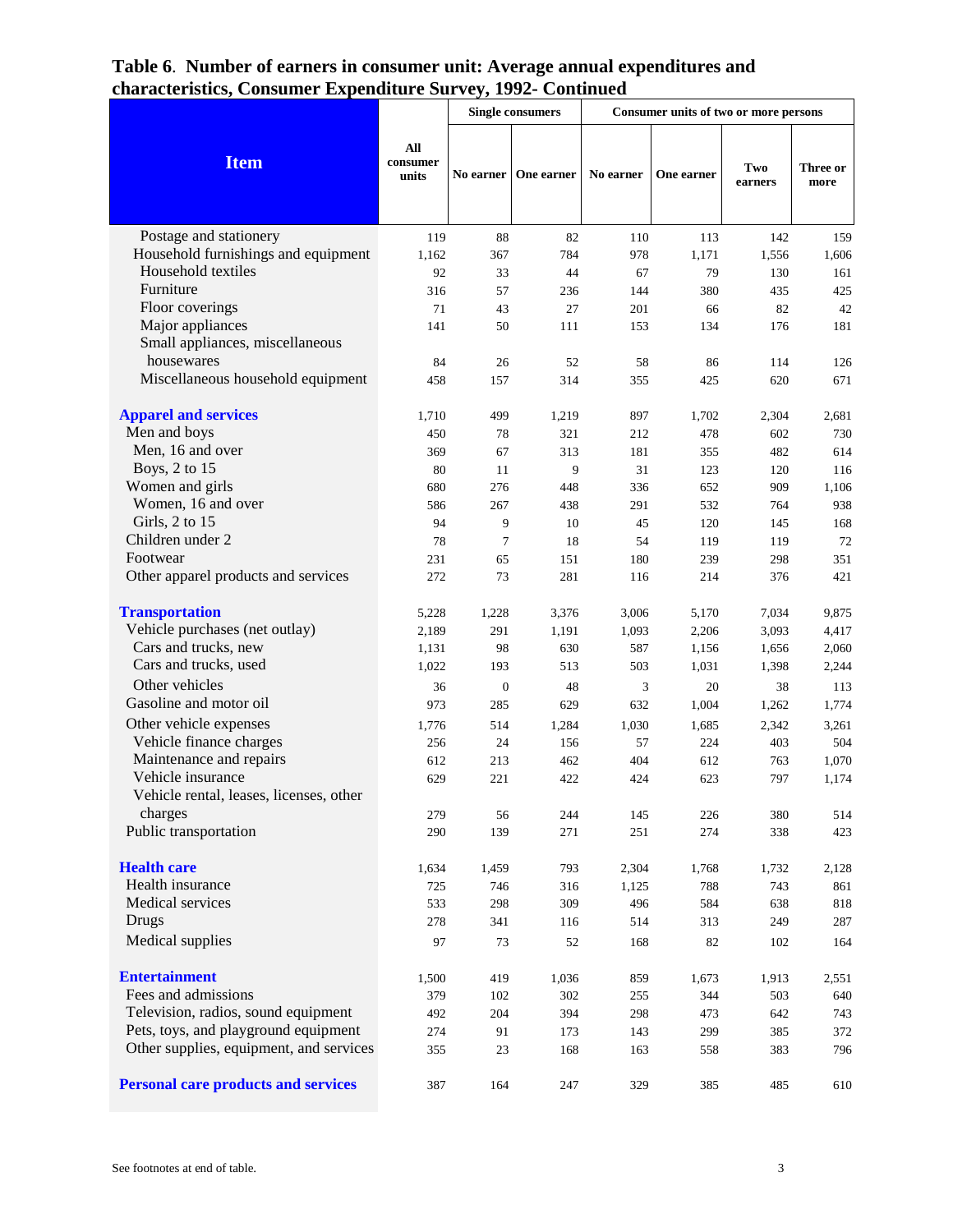| All<br>consumer<br>units     |                        | One earner                       | No earner                                                                                                        | One earner                   | Two<br>earners                                                                                                | Three or<br>more                                             |
|------------------------------|------------------------|----------------------------------|------------------------------------------------------------------------------------------------------------------|------------------------------|---------------------------------------------------------------------------------------------------------------|--------------------------------------------------------------|
| 162                          | 88                     | 141                              | 135                                                                                                              | 149                          | 203                                                                                                           | 200                                                          |
| 426                          | 133                    | 420                              | 83                                                                                                               | 346                          | 474                                                                                                           | 1,155                                                        |
| 275                          | 124                    | 211                              | 199                                                                                                              | 299                          | 330                                                                                                           | 420                                                          |
| 765                          | 307                    | 698                              | 494                                                                                                              | 769                          | 983                                                                                                           | 953                                                          |
| 958                          |                        | 768                              | 964                                                                                                              | 1,101                        | 950                                                                                                           | 1,303                                                        |
| 2,750<br>353<br>2,397        | 103<br>88<br>15        | 2,062<br>143<br>1,918            | 40                                                                                                               | 2,329<br>373<br>1,956        | 4,407<br>514<br>3,893                                                                                         | 5,110<br>624<br>4,486                                        |
|                              |                        |                                  |                                                                                                                  |                              |                                                                                                               |                                                              |
| 33,854<br>25,064<br>2,490    | 10,662<br>$\mathbf{0}$ | 23,324<br>19,312<br>1,554        | 18,654<br>$\boldsymbol{0}$                                                                                       | 32,090<br>20,971<br>3,674    | 47,452<br>40,686<br>3,611                                                                                     | 55,915<br>48,602<br>3,792                                    |
| 3,887                        | 8,247                  | 893                              | 13,118                                                                                                           | 4,528                        | 1,397                                                                                                         | 1,655                                                        |
| 341                          | 196                    | 187                              | 329                                                                                                              | 404                          | 425                                                                                                           | 733<br>409                                                   |
| 471                          | 427                    | 38                               |                                                                                                                  | 728                          | 183                                                                                                           | 223<br>332                                                   |
| 136                          | 69                     | 215                              | 44                                                                                                               | 143                          | 129                                                                                                           | 170                                                          |
| 3,068<br>2,286<br>624<br>157 | 285<br>119             | 2,564<br>1,963<br>528<br>73      | 1,088<br>151                                                                                                     | 2,487<br>1,821<br>486<br>180 | 4,683<br>3,527<br>982<br>174                                                                                  | 5,192<br>3,881<br>1,106<br>205                               |
| 30,786                       |                        | 20,760                           |                                                                                                                  | 29,603                       | 42,769                                                                                                        | 50,724                                                       |
|                              |                        |                                  |                                                                                                                  |                              |                                                                                                               |                                                              |
| $-1,529$<br>3,045            |                        | $-271$<br>2,829                  |                                                                                                                  | $-2,547$<br>1,648            | $-2,140$<br>5,405                                                                                             | $-4,964$<br>3,291<br>8,254                                   |
|                              | 1,130<br>336<br>4,574  | 750<br>1,403<br>321<br>23<br>825 | <b>Single consumers</b><br>No earner<br>$\boldsymbol{0}$<br>601<br>523<br>144<br>10,376<br>800<br>$-25$<br>3,100 | 3,010<br>213                 | 256<br>216<br>$\boldsymbol{0}$<br>1,241<br>1,940<br>400<br>725<br>212<br>17,566<br>689<br>843<br>154<br>4,194 | Consumer units of two or more persons<br>784<br>236<br>7,545 |

**Other financial information**